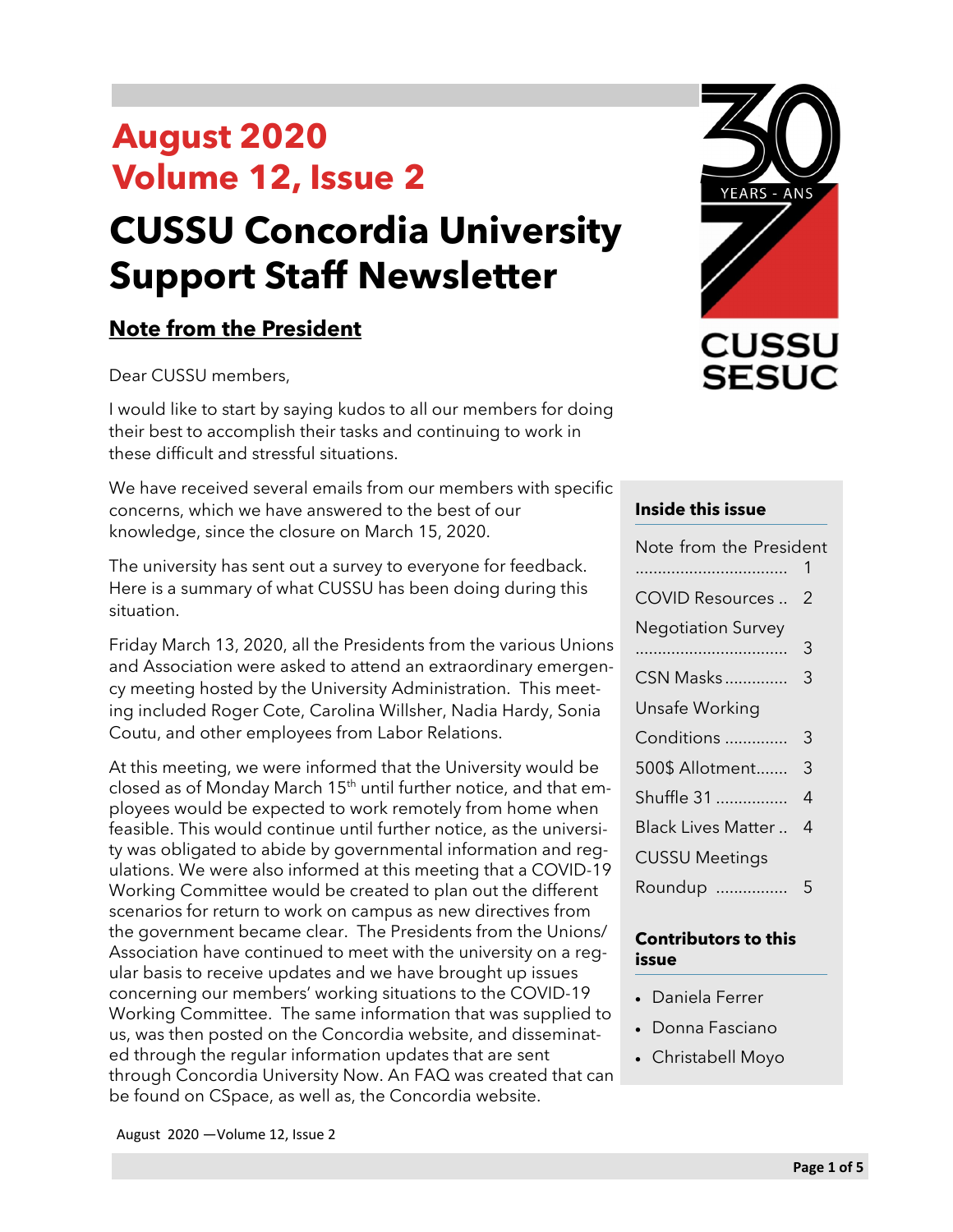The responses from the CUSSU survey sent to all our members regarding their personal concerns were compiled, and the results were sent to the COVID-19 Working Committee.

Members who had no computers, computer screens, or other equipment needed to perform their duties, or internet access, were told to discuss this with their supervisors. The supervisors were responsible to make the necessary arrangements on behalf of their staff to ensure they were able to work remotely.

Some essential employees returned to work on campus in April, and as of August 10<sup>th</sup>, more CUSSU members have returned, with several units opting for hybrid schedules that combine remote work with work on campus. The university has assured us that all health and safety precautions will be taken to ensure a safe work environment for all employees. Environmental Health & Safety is working closely with the Senior Administration and you can review their guideline documents on CSpace .

The COVID-19 Info Sessions Updates meeting, composed of Unions/Association heads and Senior Administration, has also continued to meet every month. The university, as you know, decided to have their courses online for the fall semester. They do not foresee the majority of staff returning on-site full-time until December, but again, this dependent on government directives.

July 13<sup>th</sup>, the Presidents were asked to a meeting to review lessons learned related to COVID-19 in which we gave our input. A report is expected shortly.

If you are asked to return to work, you cannot refuse. Once you return on campus, if appropriate health and safety procedures are not in place, please contact David Babcock, VP Health and safety.

If you have any concerns, please feel free to email us at [CUSSU@concordia.ca.](mailto:CUSSU@concordia.ca) You can also refer to our website at CUSSU.net.

Rest assured that CUSSU is aware of our members concerns and that we will continue to ensure that members have a safe and healthy working environment, as we deserve.

In solidarity,

Donna Fasciano

August 2020 —Volume 12, Issue 2 CUSSU, President.



#### **Stressed about potentially returning to work on campus? Check out some of the COVID-19 resources below!**

- [Workplace Strategies](https://www.workplacestrategiesformentalhealth.com/employee-resources/return-to-work-support)  [for Mental Health](https://www.workplacestrategiesformentalhealth.com/employee-resources/return-to-work-support)
- Post-[Lockdown Anxie](https://www.snapclarity.com/blog/post-lockdown-anxiety-returning-to-work-in-the-new-normal)[ty: Returning To Work](https://www.snapclarity.com/blog/post-lockdown-anxiety-returning-to-work-in-the-new-normal)  [In The New Normal](https://www.snapclarity.com/blog/post-lockdown-anxiety-returning-to-work-in-the-new-normal)
- [CNESST Toolkit](https://www.cnesst.gouv.qc.ca/salle-de-presse/covid-19-info-en/Pages/toolkit.aspx)

#### **Need help while working from home? We've got your back too!**

- [Mental health tips for](https://www.canada.ca/en/government/publicservice/covid-19/mental-health-tips.html)  [working from home](https://www.canada.ca/en/government/publicservice/covid-19/mental-health-tips.html)
- [Concordia Well](https://www.concordia.ca/coronavirus/wellbeing.html)-being
- [Employee Assistance](https://www.concordia.ca/hr/benefits/eap.html)  [Program](https://www.concordia.ca/hr/benefits/eap.html)
- [Borrow Equipment](https://www.concordia.ca/it/support/learn-teach-work-from-home.html#borrow)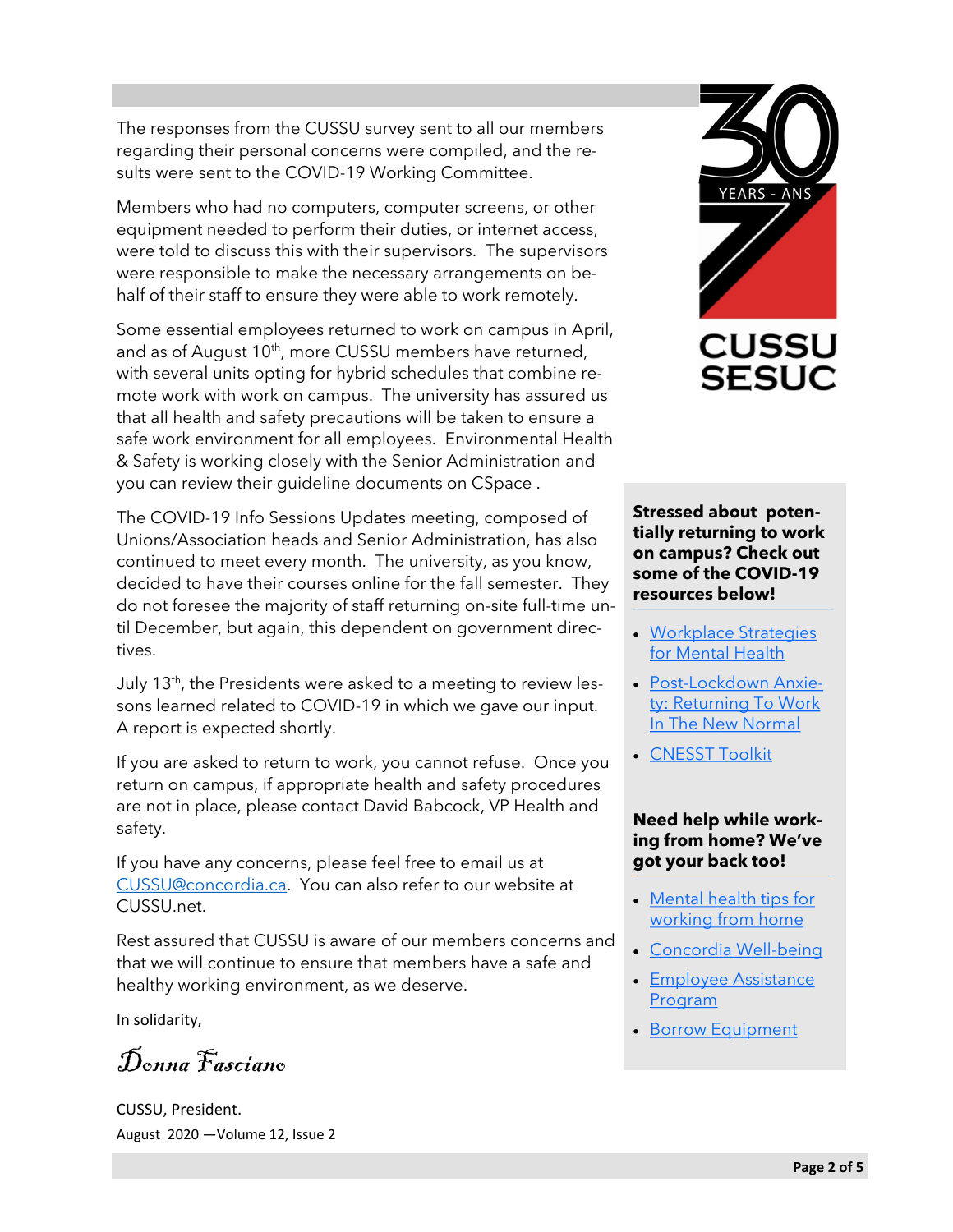## **CUSSU Negotiation Update**

Thank you all for having responded to our call for concerns and suggestions for the upcoming 2021 Collective Agreement negotiation. We have collected your responses, and have highlighted a few of the most common suggestions in this Negotiation Survey, which we invite you now to respond to, so we can better understand what your priorities are.

**[Click here to take the survey](https://forms.gle/Fqk836PxQP8QESFPA)**



**SESUC** 



### **CSN Masks**

If you have been called to return to work on campus, note that we have a free CSN reusable mask waiting for you, that we ordered from the CSN! The masks are black and bear the white CSN logo on the left side, and they are made of a light, breathable material which allows for a comfortable wearing experience for the duration of your work shift.

To receive yours, please contact David Babcock, VP Health and Safety. Please note that masks are limited to one per person.

# **Unsafe Working Conditions**

If you have been called to return to work on campus, and the work environment is in any way unsafe, please contact David Babcock, VP Health and Safety. If Environmental Health and Safety do not take sufficient action, we invite you to contact the CNESST by submitting the following form: [CNESST Dangerous Conditions Form \(French\)](https://drive.google.com/file/d/1nhhqZx_ftJU0gsQRWwKQ2X-qxbFxtwB2/view?usp=sharing)

## **One-time 500\$ COVID-19 Reimbursement**

If you are an eligible staff member who will be working as of September 1, 2020, you have probably received a one-time payment from the University for the sum of 500\$. This is a non -taxable amount intended to be used towards alleviating the costs that you may have incurred since the beginning of the COVID-19 closure due to working from home. As such, we strongly encourage you to follow the directives sent to you by the university regarding the use of these funds, and to put the receipts for any expenses you may have made since the beginning of working-from-home towards this amount. For any questions, email **Hilary** [Keithlin,](mailto:hilary.keithlin@concordia.ca) benefits specialist, or [read more about how Concordia can support your home](https://cspace.concordia.ca/content/shared/en/news/main/stories/2020/08/10/heres-how-concordia-can-support-your-remote-work-environment.html?utm_source=eblast) [workspace](https://cspace.concordia.ca/content/shared/en/news/main/stories/2020/08/10/heres-how-concordia-can-support-your-remote-work-environment.html?utm_source=eblast)

August 2020 —Volume 12, Issue 2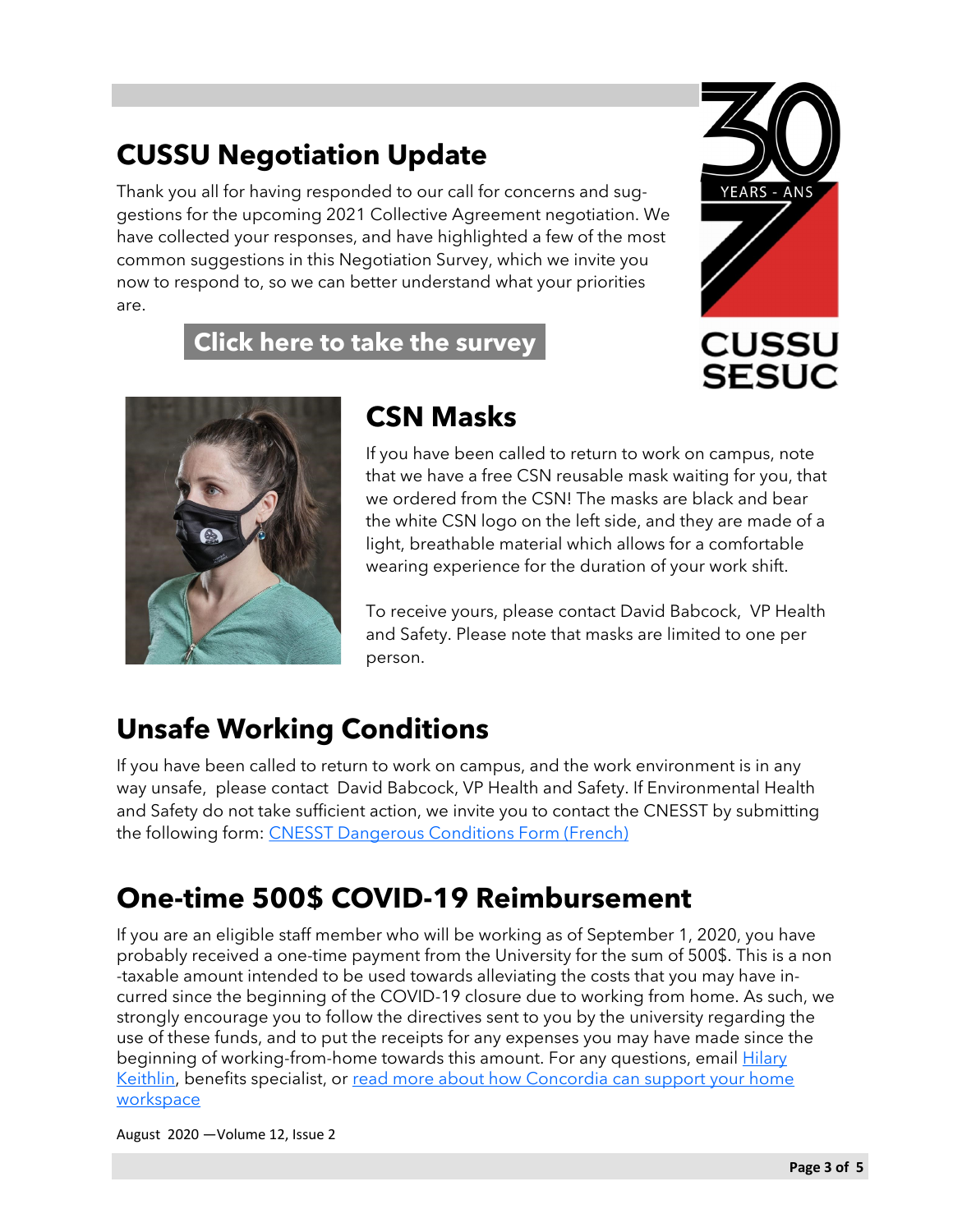### **Shuffle 31 CUSSU Pledge**



As you already know, the traditional Shuffle walk from Sir George William Campus to Loyola Campus looks a little different than usual this year, due to COVID-19. Despite the change of scenery however, (walking around your own neighbourhood instead of the usual route), CUSSU is still committed to supporting you in your fundraising efforts! To this end, we have pledged to donate

2\$ for every CUSSU member that participates in the virtual Shuffle 31. We hope to see you at the virtual opening and closing ceremonies!



### **Black Lives Matter**

COVID-19 isn't the only challenge we've been facing over the last 6 months. Following the murder of George Floyd by the Minneapolis Police, and the most recent violent shooting of Jacob Blake by the Kenosha Police Department, we have seen a sharp global spike in protests and support for the Black Lives Matter movement. As a union, we condemn the continued disregard for Black Lives, and hope that you will join us in continuing to support those who need help the most.



Beyond the Black Lives Matter movement, if you

would like to learn more about supporting another minority group, we invite you to read the Inform-[Elles Newsletter](https://drive.google.com/file/d/1wrijK6HARMuFyzu8WPEgDCydEy_kyI7J/view?usp=sharing) (French Newsletter) about re-opening the world in a feminist way!

To learn more about how Feminism and Black Lives Matter overlap ideologically, and to learn about intersectionality, we invite you to read **Feminism**, Black Lives Matter and In[tersectionality](https://www.thequint.com/neon/gender/feminism-black-lives-matter-movements-and-intersectionality) (short article). In activism as in the workplace, we are, as always, stronger together.